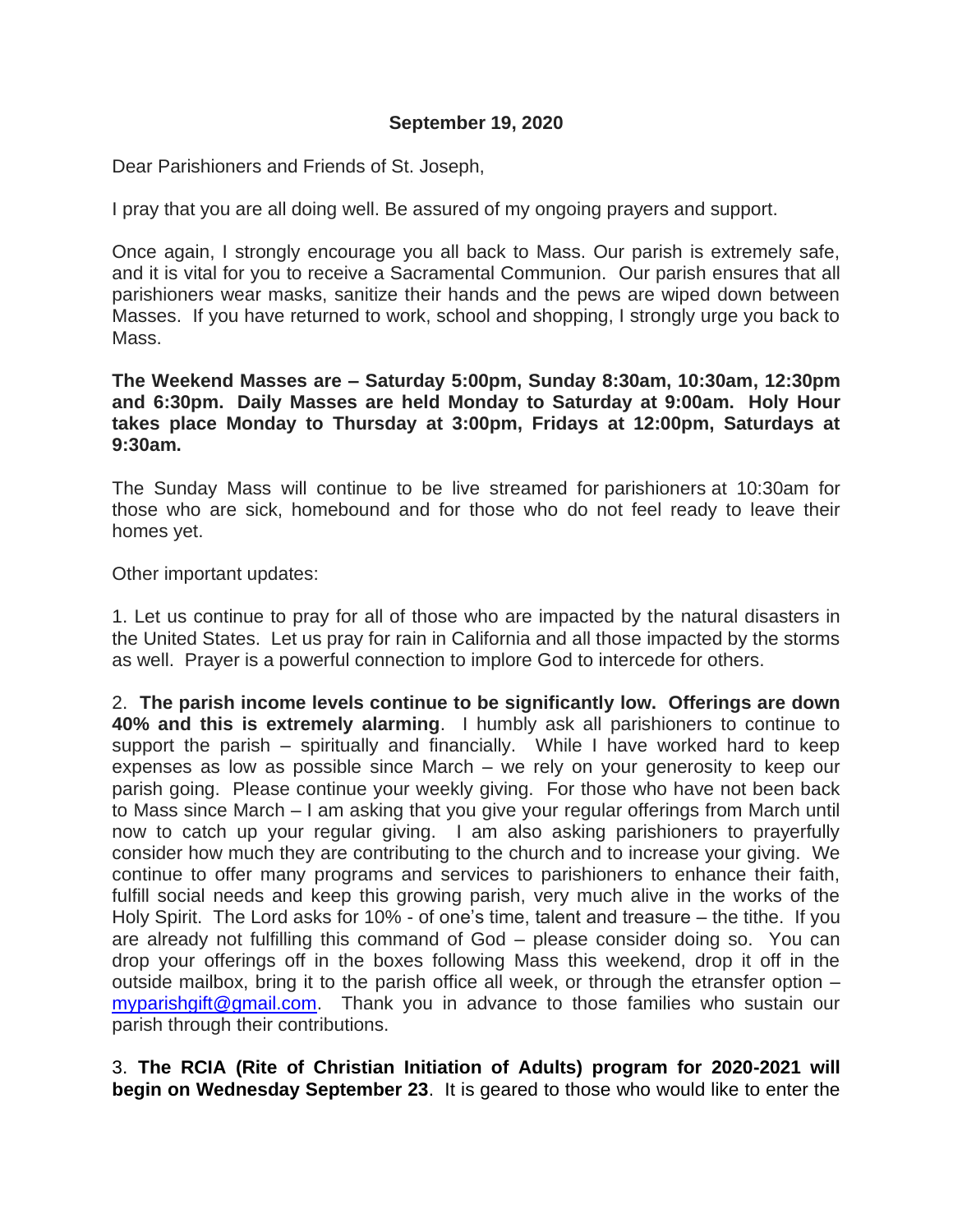Catholic Church and receive the Sacraments of God. If you know of someone who might be interested – invite them to come. This is an excellent tool of evangelization – and I rely on the Holy Spirit and each of you to point family members, friends, neighbours, colleagues at work or school – to fall in love with God. This is also a great opportunity for those who have been Catholics their whole lives – however would like an in-depth teaching as to WHY we believe what we believe – not just what we believe. I invite all parishioners to prayerfully consider joining the RCIA program to help deepen their faith in the Lord Jesus. For more information – kindly call the parish office or speak to me directly.

4. The parish website continues to help so many – visit [www.stjosephgrimsby.ca](http://www.stjosephgrimsby.ca/) – and our social media accounts to help enhance your faith. Also please continue to look at the parish YouTube channel for daily updates.

Facebook - <https://www.facebook.com/StJoesGrimsby/> Instagram - <https://www.instagram.com/stjoesgrimsby/> Twitter - <https://twitter.com/stjoesgrimsby>

The parish YouTube channel once again is [https://www.youtube.com/channel/UCX5\\_TJMB7GpOw6M0LV8t9pw](https://www.youtube.com/channel/UCX5_TJMB7GpOw6M0LV8t9pw)

5. The parish Bible Study – God Talk - continues with its next session on Tuesday night at 7:00pm. We will be studying Daniel Chapters 5-10. Click on the link below and join as you are encouraged to deepen your relationship with God and the study of the scriptures. If you need help setting this  $up$  – contact the parish office.

Fr-Rico Passero is inviting you to a scheduled Zoom meeting.

Topic: Fr. Rico Passero God Talk Meeting Time: This is a recurring meeting Meet anytime

Join Zoom Meeting

[https://us02web.zoom.us/j/82763215683?pwd=TnFENVhveEF5VktKem1NMDVMdldzQ](https://us02web.zoom.us/j/82763215683?pwd=TnFENVhveEF5VktKem1NMDVMdldzQT09) [T09](https://us02web.zoom.us/j/82763215683?pwd=TnFENVhveEF5VktKem1NMDVMdldzQT09)

Meeting ID: 827 6321 5683 Password: GodTalk

6. I am looking for a parishioner who is a plumber to help look after some of the maintenance needs of the parish. If you are able to assist, please contact me in the parish office.

7. I am looking for a parishioner who has a fireplace or fire pit at home to assist me with the burning of palms from Palm Sunday. We will then make Ashes from them to be used for Ash Wednesday this coming Lent. If you are able to assist me, please contact me in the parish office.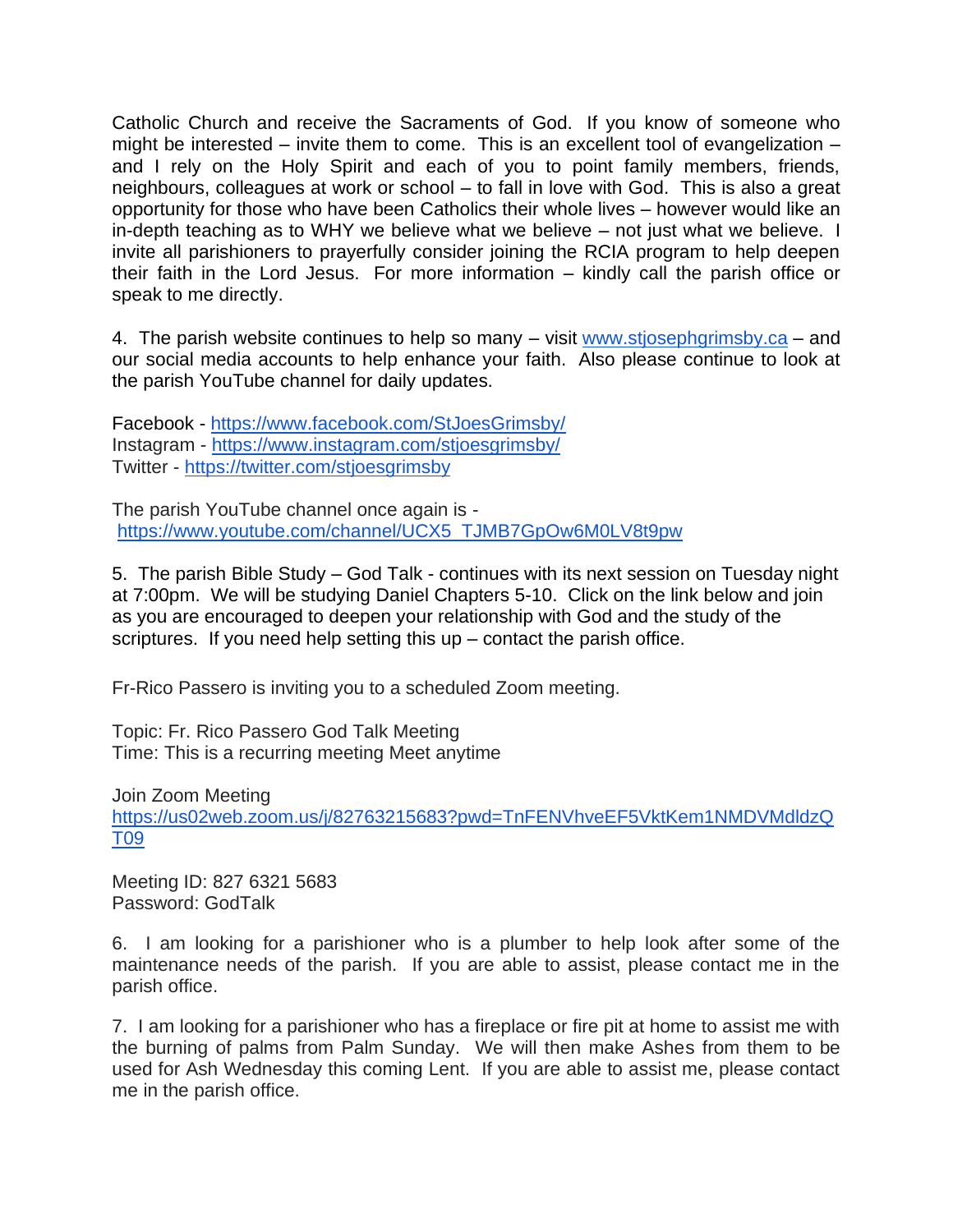8. One of the charitable arms of the Catholic Church – is the Society of St. Vincent de Paul. The offering boxes at the doors of the church are there to support the works of the St. Vincent de Paul Society that serve the needs of the most vulnerable in our community. Find below information about the Society and their works.

### **SSVDP – The Society of St. Vincent de Paul**

**Who are we?** - A worldwide organization that is dedicated to help the poor and those in need, initiated in Paris by Frederic Ozanam in 1833.

**What do we do?** - . We work together with the parish and the surrounding community to cater to the poor and those who require a helping hand in times of need.

We visit homebound parishioners and visit those in our local nursing and retirement homes . Due to COVID our visitation program is on hold.

**How are we supported?** - The poor box in the vestibule is our main means of support.As mass attendance has been down the collection has been as well

**How to donate?** - A cheque made out to St. Joseph - St. Vincent de Paul can be dropped off in the

poor box or in Sunday collection. Tax receipts are issued in January

\*This year St Vincent special collection will be held on Oct 3-4. Please use a separate envelope clearly marked for SVDP with your cheque payable to St Joseph church or

myparishgift@gmail.com, with notation to SVDP and your envelope number.

We will also be selling organic farm honey generously donated by Halcyon farms of Center Wellington Ontario. \$10 for 500gm ,with the entire proceeds to SVDP . We thank them for this generous donation. We will be selling the weekend of Oct 3-4 after the mass or order jdanyliw4@gmail.com and we will arrange pick up or delivery.

**How to become involved?** - Have a desire to help, empathy for others and the ability to listen is the Vincentian outlook. We meet about once a month.

For further information contact Jackie @ jdanyliw4@gmail.com or via phone at 289-260- 6375.

9. The next parish ALPHA series begins on September 24. If you have not yet registered, please contact Jody Robertson, the parish Evangelization Minister @ [jodyrobertson1@outlook.com](mailto:jodyrobertson1@outlook.com) or call the parish office. The program will run via Zoom on Thursday evenings.

10. Friendly reminder, **confessions** continue to be heard on Saturday afternoons in the Marian Grotto from **3:00 to 4:00pm**.

11. Baptisms continue to be celebrated. If you wish to have your son or daughter baptized, please contact the parish office.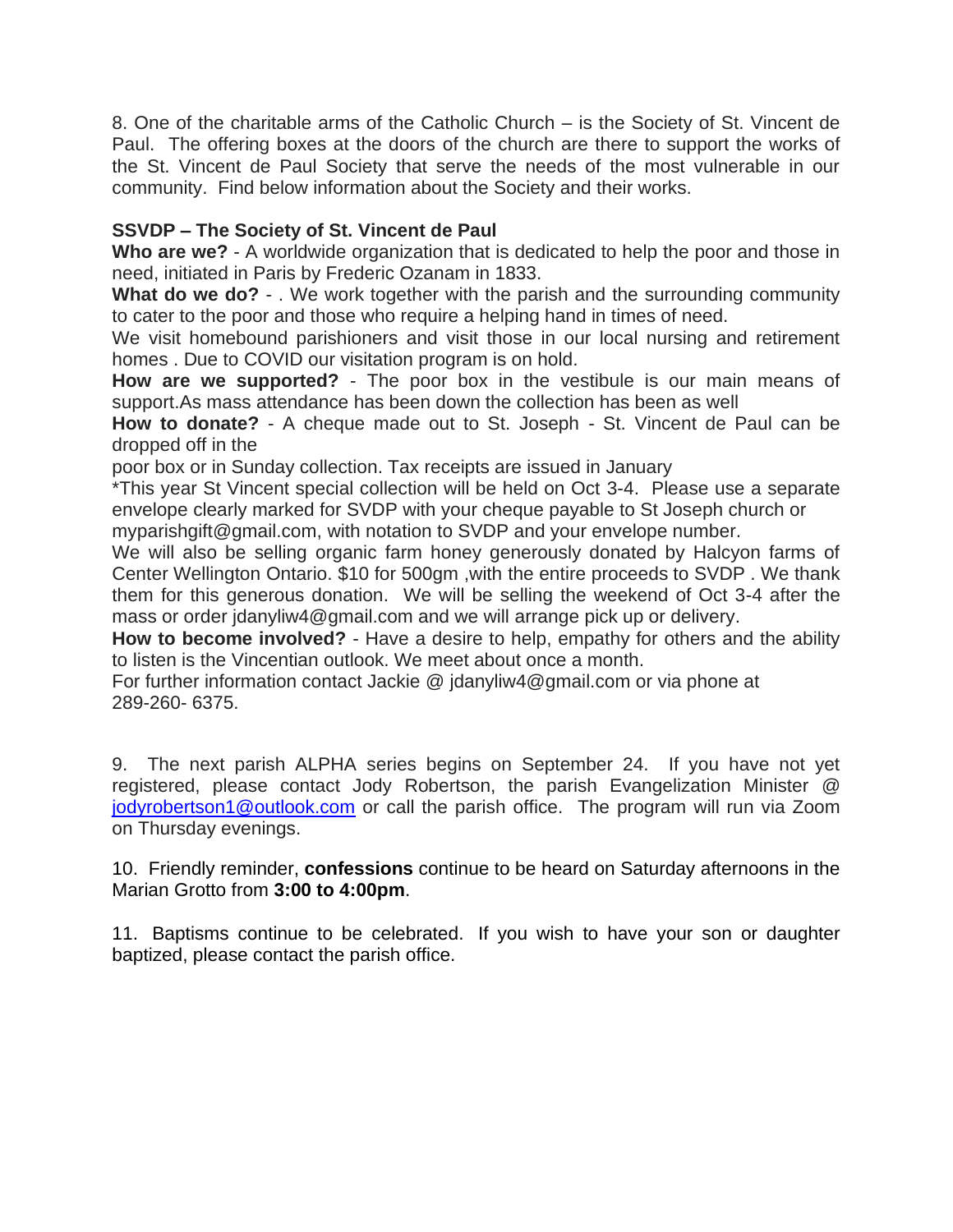12. I continue to invite you all to utilize the FORMED.org platform. Again, free to all parishioners, there are NUMEROUS resources for you to check out as an individual and as a family. Free to all parishioners. I have again included the instructions to enroll here:

To log onto FORMED (again FREE to all parishioners)

- Visit [www.formed.org](http://www.formed.org/)
- Click Sign up
- $Click I belong to a parish or organization$

Type St Joseph Grimsby  $-$  in the "find your parish or organization" box and click on our parish name once it populates

- Click Next
- Add your name and email address then click sign up
- · Enjoy FORMED

13. This is the St. Joseph Schedule for the week ahead. Note that Daily Masses again can be attended in person as well as the Daily Holy Hour (Eucharistic Adoration, Rosary, Divine Mercy Chaplet and private prayer) and will also continue to be streamed LIVE along with a daily holy hour (except for Sundays)

### **Saturday Sept 19 – Feast of St. Januarius**

Mass – 9:00am (Live stream) Holy Hour – 9:30-10:30am Confessions – 3:00-4:00pm

### **Mass – 5:00pm in Church**

**Sunday Sept 20 – 25 th Sunday in Ordinary Time Masses in Church – 8:30am, 10:30am, 12:30pm and 6:30pm (Live Stream Mass – 10:30am)**

#### **Monday Sept 21 – Feast of St. Matthew**  Mass – 9:00am Holy Hour – 3:00pm

## **Tuesday Sept 22**

Mass – 9:00am Holy Hour – 3:00pm

## **Wednesday Sept 23 – Feast of St. Padre Pio**

 $Mass - 9:00$ am Holy Hour (Worship Wednesday) - 3:00pm

## **Thursday Sept 24**

Mass – 9:00am Holy Hour – 3:00pm